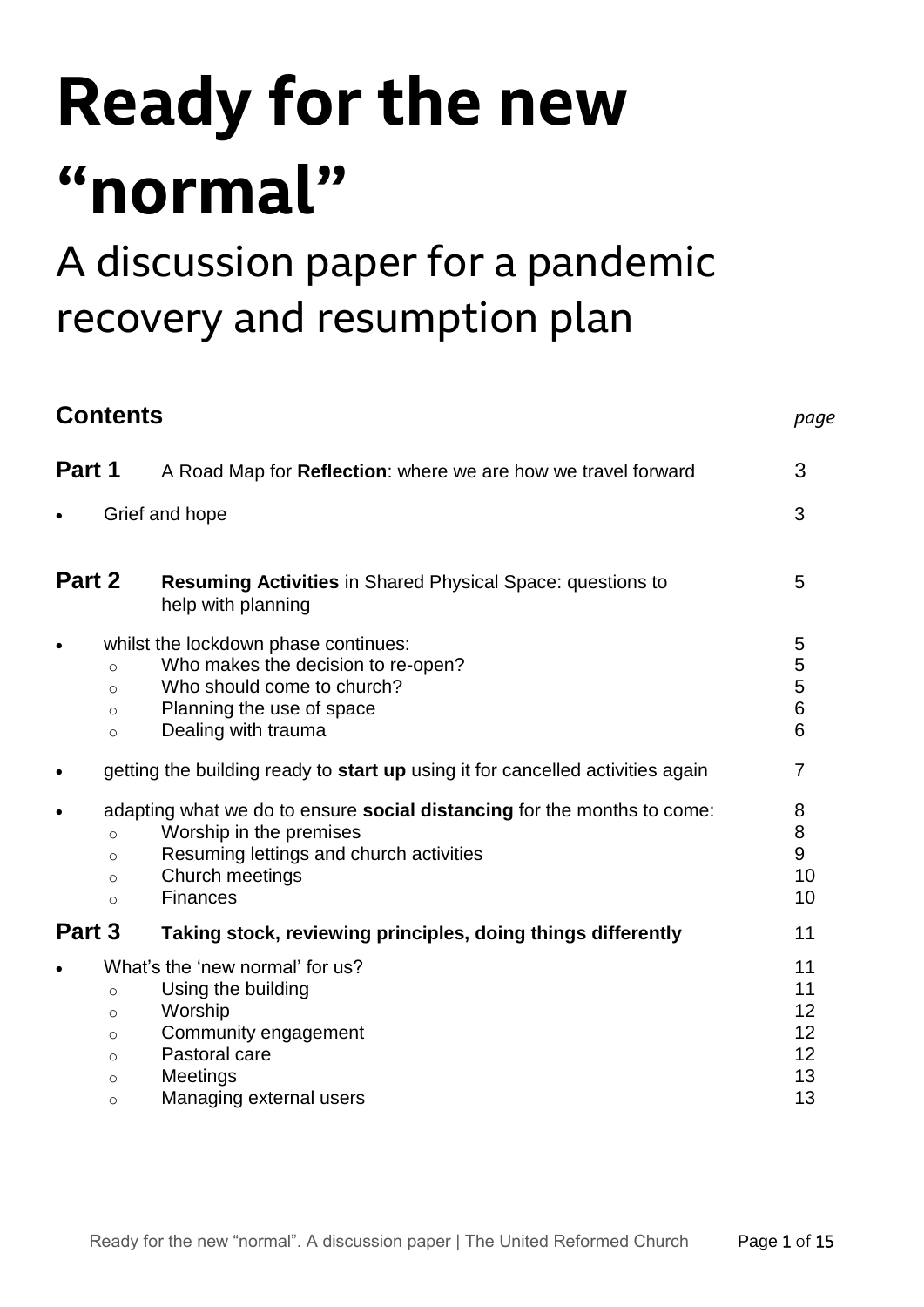**Many people are asking, "When the lockdown starts to ease, what MUST resume, what SHOULDN'T and what might we do differently?" This document is drawn together from discussion with our local churches and officers serving the Church. It aims to help churches making a plan now to carry them past lockdown and into a healthy future.**

This document is split into three parts.

The **first part offers you a road map** to start to think about the journey ahead, including taking some time to reflect on where you find yourself now, and how you might travel forwards.

The **second part deals with some very practical issues** about being ready to resume activities. It covers some issues of good practice and provides a series of questions covering many areas of church life. They are largely framed as questions, because your particular context and circumstances will not be the same as that of another church. Please seek advice from the Synod Office if you are unsure about what to do. The issues are grouped according to a timeline – what should you be thinking about and planning whilst the **lockdown** phase continues, how will you get your building ready to **start up** activity again, and what to practice during a **social distancing** phase, which is very likely to continue for many months after the lockdown and until the pandemic ends and threat of widespread reinfection passes.

The **third part of the document provides some wider questions of principle**, taking you further with the questions you began to consider in the first part when you looked at road map. Without in *any* way following a line that God sent this virus for a purpose, there is plenty in the Bible to show that God takes awful situations and brings forth good from them. One aspect of this might well be that churches take stock and re-focus on what really matters to them and more importantly to God, rather than unthinkingly falling back into old patterns and habits. Part 3 of this paper will help Elders and others to start to consider how things might be done differently in light of the new circumstances in which we unwillingly find ourselves.

Different people will need to consider the questions posed here at different points.



Some relate most closely to the **Minister**/Elder in Local Leadership (ELL)



Some questions relate to the functions of the **Elders' Meeting** (which includes your Minister/ELL).

Some need the involvement of the whole **Church Meeting**.

Inevitably, in our conciliar governance, there will be overlap in the consideration and in making decisions. Remember that you are not alone in this. Your Synod Officers are available to help you.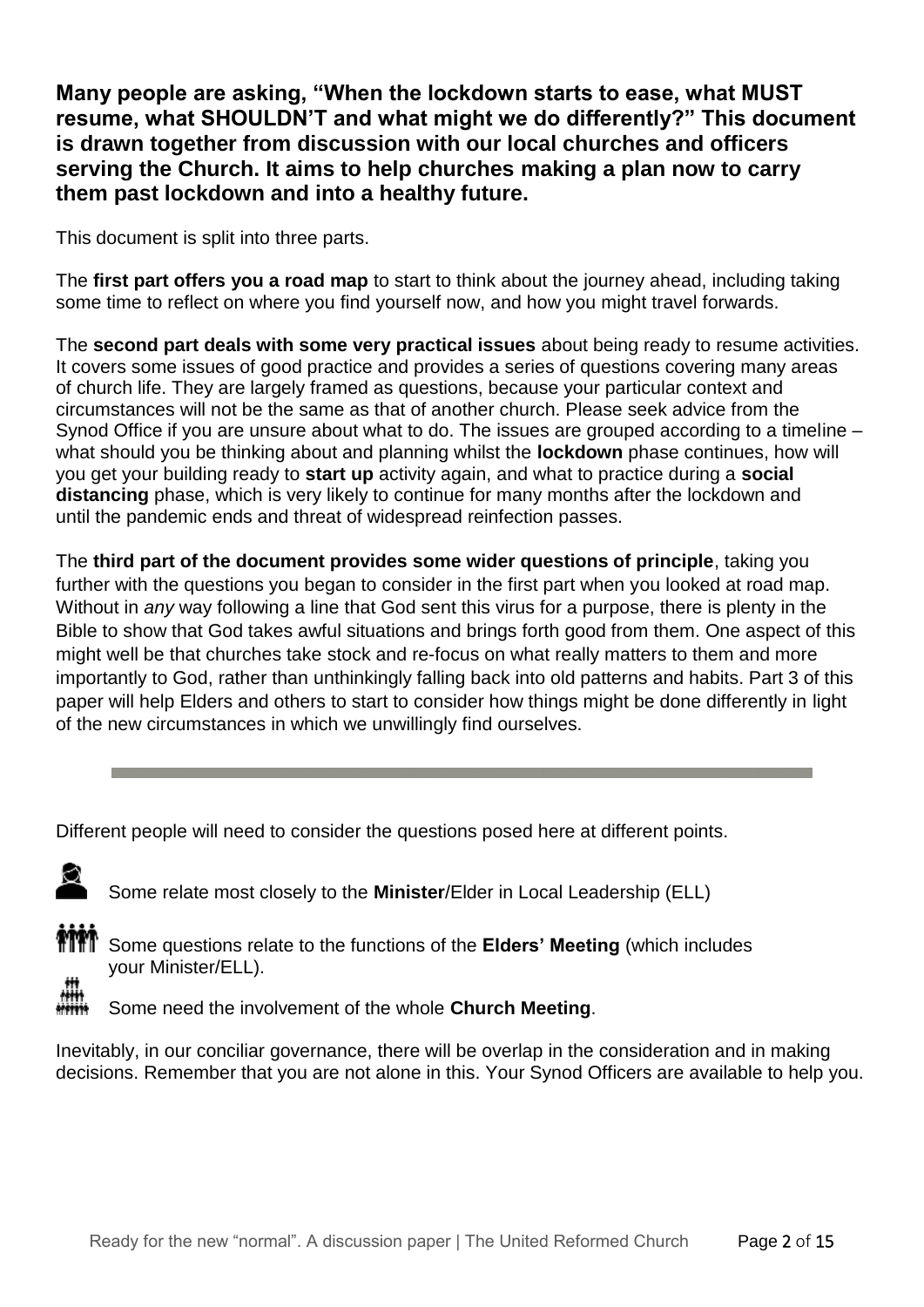## **PART 1**

### **START HERE: A Road Map for the Way Ahead**

#### **Facing an uncertain future**

What seemed like a distant threat at the beginning of 2020 has become a present reality, changing lives and the way we live indefinitely. Some adapted easily to life under lock down, others have found the experience hugely traumatic and damaging to their mental health. Many have had to navigate the tricky waters of grief – hard enough in "ordinary" times. Coronavirus restrictions have made this even harder, and we must be aware of those who have not begun to grieve properly, or grieve well.

Coronavirus restrictions and social distancing are inevitably going to be part of our life for many months to come until an effective vaccine is developed and deployed to the majority of the population (if that proves to be possible at all). The most vulnerable, including those over the age of 70, are likely to be the last to be able to fully reintegrate into society, and given the demographic of our churches that means that our common life together is not likely to get to a recognisable "normal" until, probably, the middle of 2021 at the earliest, and perhaps for much, much longer.

This presents a huge challenge to our churches, one with spiritual, emotional, physical and financial – even existential – dimensions. Yes, we are, as individuals, secure in God's love. Yes, the Church of Jesus Christ will continue – even, "the gates of Hades will not prevail against it." (Mt 16:16 NRSV).

However, church life as we know it will be different for a long time, perhaps forever, and rather than being fearful of this, we have an opportunity to shape how we will live well through the pandemic and emerge stronger – yes, **stronger** – on the other side.

#### **Looking forward in hope**

As this resource is being prepared we are between Easter and Pentecost. One colleague observed how appropriate that is. Like the first disciples, we are waiting to discover God's new intention for us. It would be easy to look backwards at how things used to be. It would be easy to assume that we can get back to that state – and even make plans to "resume fishing on Galilee." Having all experienced the pandemic differently, moving forwards will happen at different speed and in different ways for each of us. Be gentle with one another – those rushing ahead and those who need longer to move forwards.

Take some time as individuals, as Elders' Meetings/leadership teams, as a local church, to ponder where are the signs of hope? Where might we find the green shoots of new life? What shall we do differently, and how shall we live differently as we work through the pandemic and emerge into this new season?

#### **How shall we relate positively to self, to neighbour and to God through and after this pandemic?**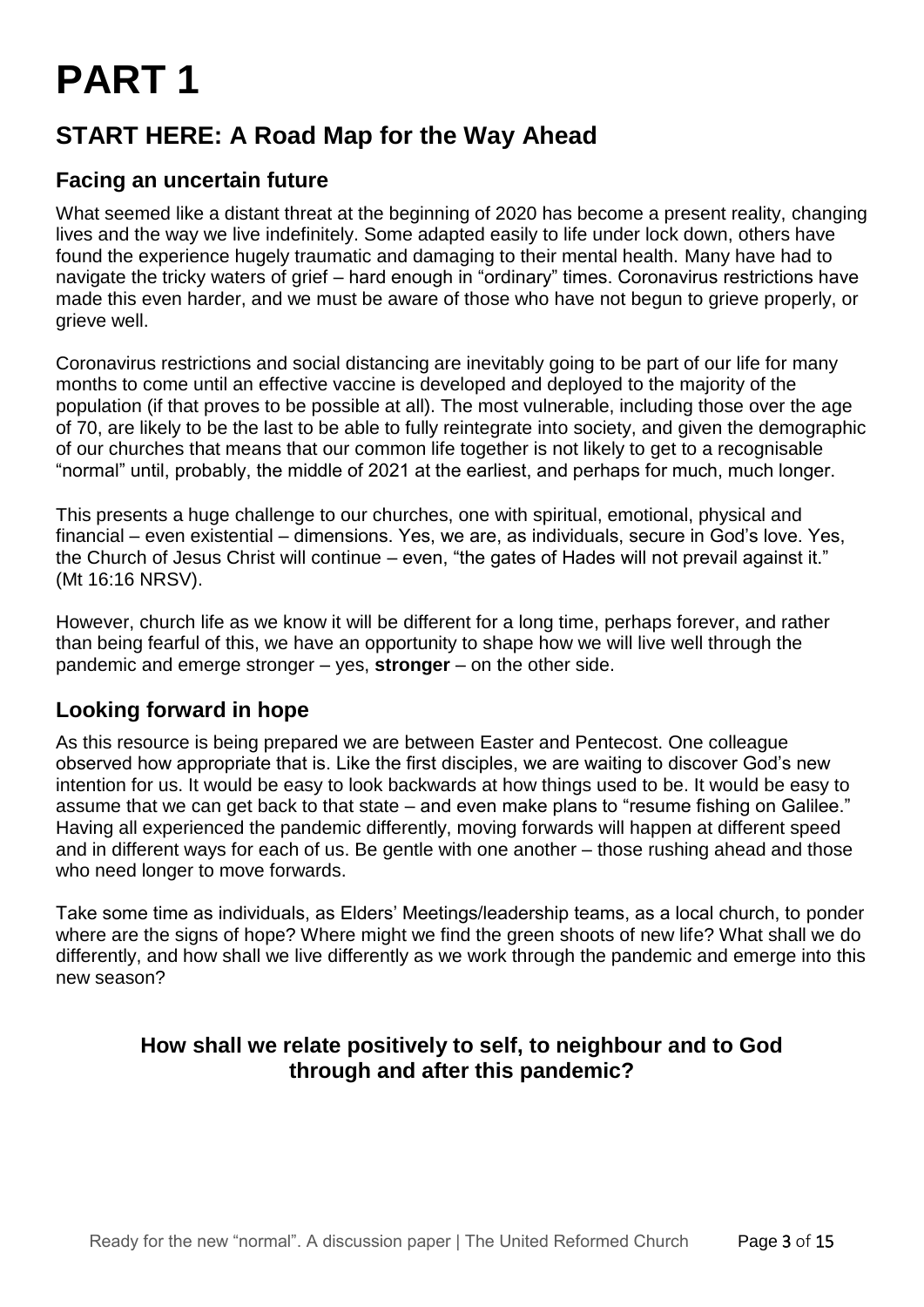#### **To ponder and discuss during the lockdown days**

In terms of church life, is there anything:

- Good/valuable that you would like to continue and develop through this phase?
- That you have thought, 'I wonder if we could try this…?' as lockdown continues?

#### **To ponder and discuss as we prepare to emerge from lockdown**

As you look forward to lockdown being ended, how do you respond to the following statements? You might like to indicate your strength of feeling, positive or negative, with a score of 0 to 5 by the comment, or draw appropriate "smiley" faces to indicate warmth or coolness towards the idea, or express your neutrality.

- "We return to being church in our traditional/established ways as soon as possible."
- "We recognise that health and social restrictions will be with us for a long time and so we cannot do what we've always done at least for a long time."
- "Our return is governed by what is financially possible, appreciating that our wider church life's sustainability may have been stretched."
- "Our return, along with practical considerations on social distancing, will be shaped by discerning God's new mission for us in the post-lockdown context, (1) locally, and (2) as a denomination."
- "We learn from the lessons of the lockdown days, mindful that some churches have been able to reach parts of the community that traditional ministry didn't touch, including (but not only) through worship offered online."

#### **Can we see the challenges and opportunities for ministry in each of these scenarios?**

#### **For reflection**

We are on a journey through a pandemic, not knowing our destination, but aware we follow in a line of saints of old, who have set off before us in the footsteps of Jesus, walking the way. Like those before us, we may travel with faith and doubt, hope and fear, and, perhaps, have a holy encounter along the way. That we travel at all will mean that we are changed. Pilgrimage is about taking and risking such a journey, faith is knowing that we are accompanied by God, hope is in a Kingdom destination, and love may be experienced with companions.

#### **Let this reflection lead you into a time of prayer, thanking God for His close presence, and asking for courage to face the uncertainties, and wisdom to understand the direction ahead and the speed at which you should travel.**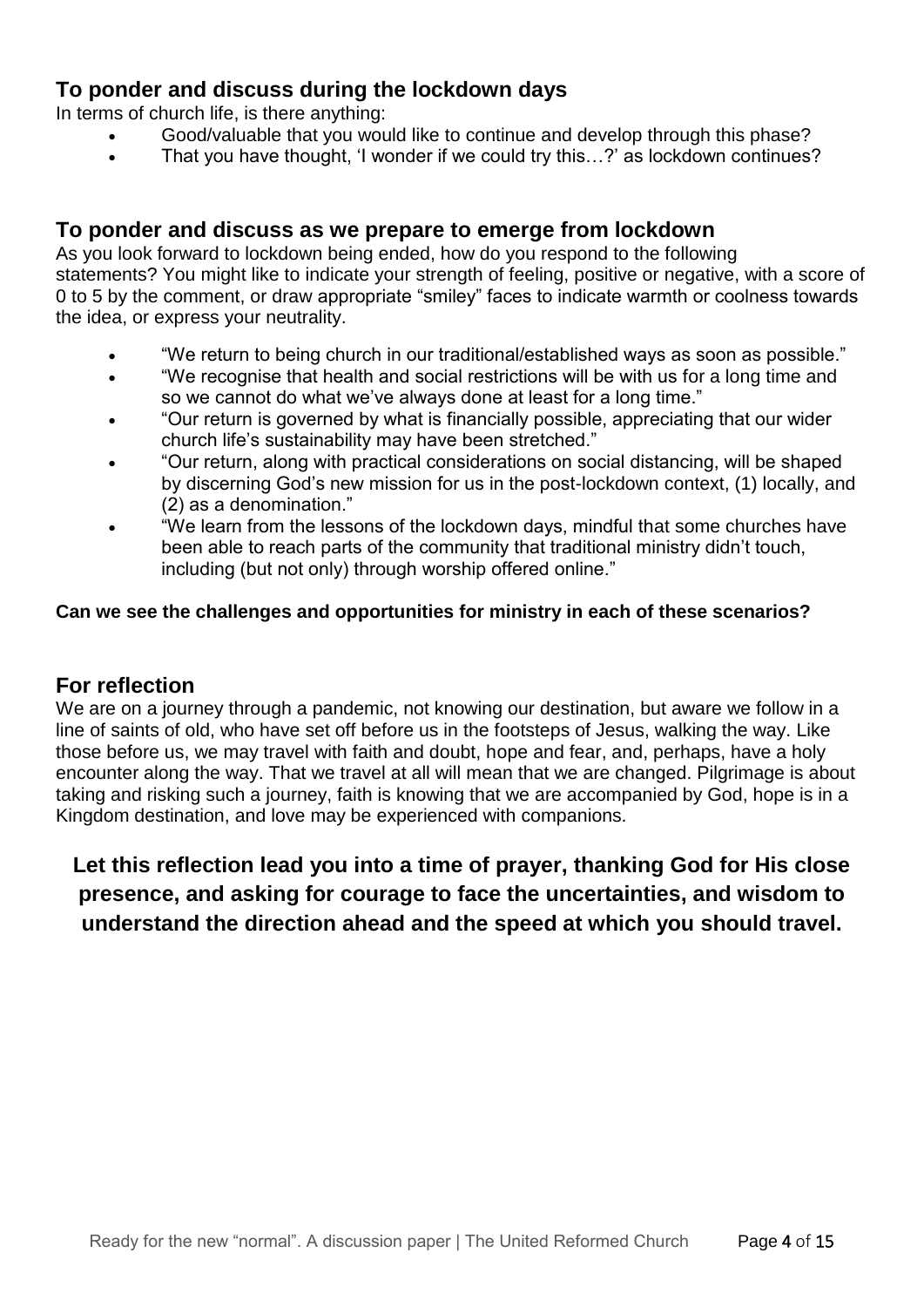## **PART 2**

#### **Some Practicalities**

#### **PHASE 1: DURING THE LOCKDOWN – Getting ready to re-open**

#### **Who makes the decision to re-open?**

### **TIME**

Once the lockdown phase reaches its end there will almost certainly still be some social distancing and shielding provisions in place. We will not suddenly resume "normal" life. Pay attention to advice and instruction from Government, the denomination, and insurance companies. Do not act against their advice/regulation as this puts the Elders' Meeting (or equivalent) in significant jeopardy over liability. Nothing in this paper can be taken to supersede official advice and policy. You will need to plan for resumption, which means talking about it now.

#### **Who should come to church?**

Assume that some people will need to remain "shielded" until the threat of pandemic has passed – notably those over the age of 70 or whose health conditions make them vulnerable. As well as the physical aspects of resuming public worship, think about how you will communicate that the building is now open? Will it be for limited activities initially? Will you give notice to your wider community as well as your regular fellowship that things are starting up, and if so, how and when? Do **not** encourage those who should remain shielded to return to church during this phase, even if that means that public worship does not immediately resume in your church: the demographic of your congregation might well mean that you should **not** resume public worship for many months. This may also be true if your regular worship leaders are at increased risk from catching the virus.

What additional/alternative worship provision can you make for those unable to return to public worship immediately? Can you safely produce and distribute service/notice sheets, sermon transcripts, or worship recordings to those still at home? (Some research has shown that Covid-19 can remain active on metal and plastic surfaces for up to three days and on paper/cardboard for 24 hours.) Can you continue or start to provide live-streamed worship from the church premises, and can your stay-at-home members access it if you do? The best thing that your church might be able to do is to stay in touch with each other and remind members where broadcast services are available. Can you encourage all members of the fellowship to all tune into a particular service at the same time, remembering in prayer the others that they would normally worship alongside?

Be aware that many of our older members are likely to be resistant to the idea of staying away from church any longer. Think about how you will emphasise the importance of them following appropriate advice. Equally, be aware that some of our Elders and office-holders will feel some pressure to resume their duties: shield them from that danger as well as coronavirus. Do not allow that pressure to be exerted upon anyone, even if it means that there won't be an organist or preacher available on particular Sundays. To do otherwise is abusive. You will need to alter plans to allow for key people not being available for an extended period.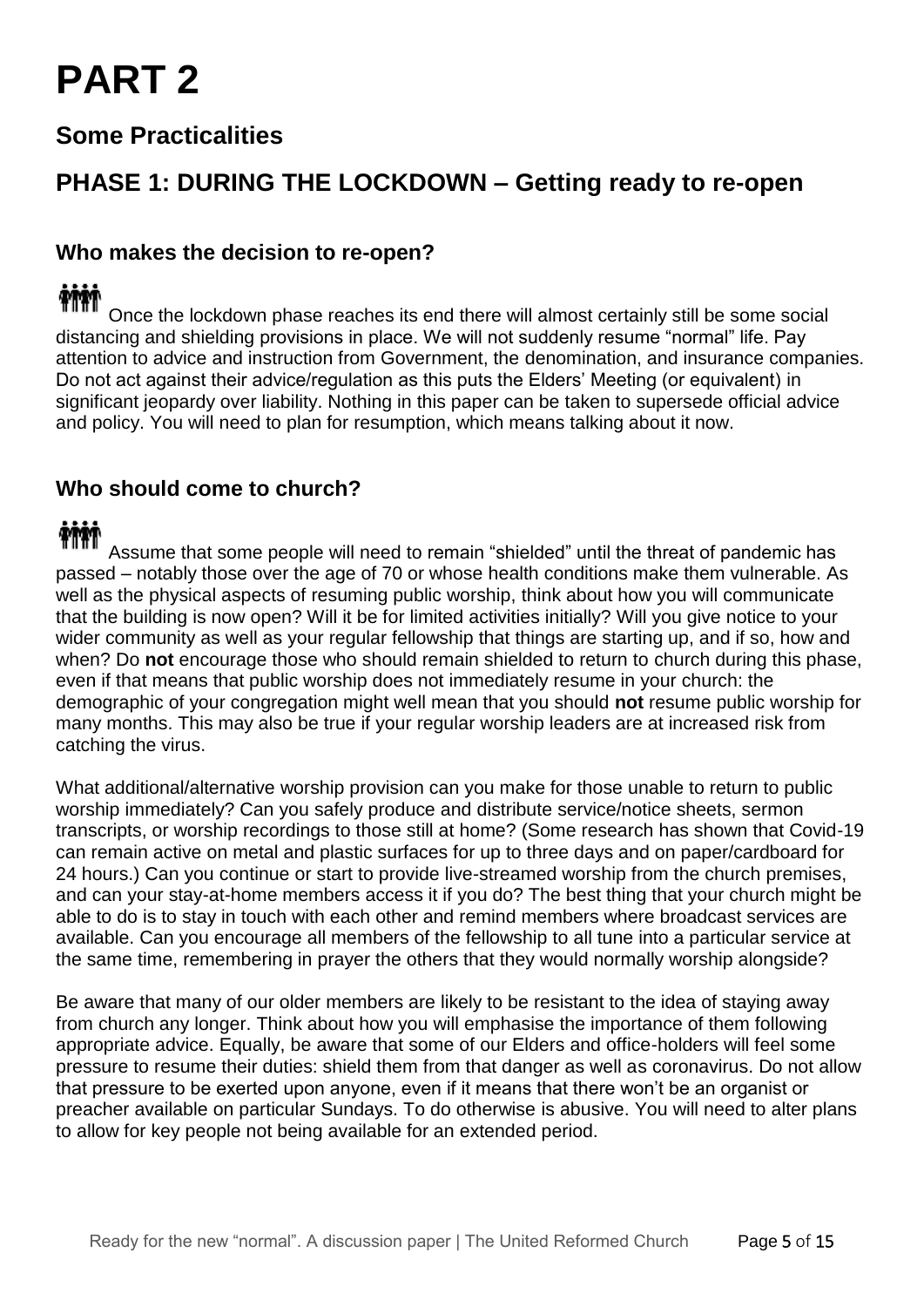#### **Planning the use of space**

### **TIM**

Assume that social distancing measures will remain in place, and people outside their own household group must sit at least 2m apart – what is the new capacity of your worship area? How will you communicate and enforce the capacity limits and distancing requirements? How will you respond when visitors/potential new worshippers arrive without notice? Should you make 2m marks on floors and forecourts for those arriving? How will you close off pews/remove chairs to keep distancing in place? If you have chairs that are moveable, where will you safely stack/store excess chairs so that they don't create a hazard? Do narrow aisle and doorways mean you should implement a one-way system through the building? Prepare clear signage for your building that will be easy for everyone to read and understand quickly.

#### **Dealing with the trauma**

Many churches will have had members die during the lockdown phase – from Coronavirus or other causes. Most members will have had family members or close friends die in this period. Some will have had funerals take place that were far from normal, or will have been prevented from attending the funeral. Others will still be waiting for arrangements to be made. How will you corporately acknowledge and remember the dead, lamenting their loss? How will you acknowledge that the Body has been damaged by these deaths and, where appropriate, help others to pick up responsibilities and positions left open by these deaths? Will it be appropriate to have a joint memorial service for loved ones, or to hold a series of these services for each bereaved family? When will you be able to do this safely? Be aware that some will have become vulnerable during the weeks of lockdown, for reason of poorer mental health, finance, strained relationships and abuse. Ensure that key people are alert to the signs of abuse and neglect and know how to respond appropriately to any safeguarding issues that are presented. Be cautious about expressing thanksgiving that we can return to our buildings, when some will be acutely aware of loss.

Be aware that relationships will have been altered and broken, whether by bereavement, enduring separation, or even disagreement on the way to proceed. Give attention to this and seek healing for all who are hurting, and reconciliation wherever that is possible. Be conscious that different people will need different approaches and take different amounts of time to begin to move on from the trauma they have experienced.

The Revd Carla A. Grosch-Miller and her colleagues in the Tragedy and Christian Congregations project have researched and written about congregational trauma. Their web site at **https://tragedyandcongregations.org.uk/** offers a wealth of theological and practical resource and is well worth accessing.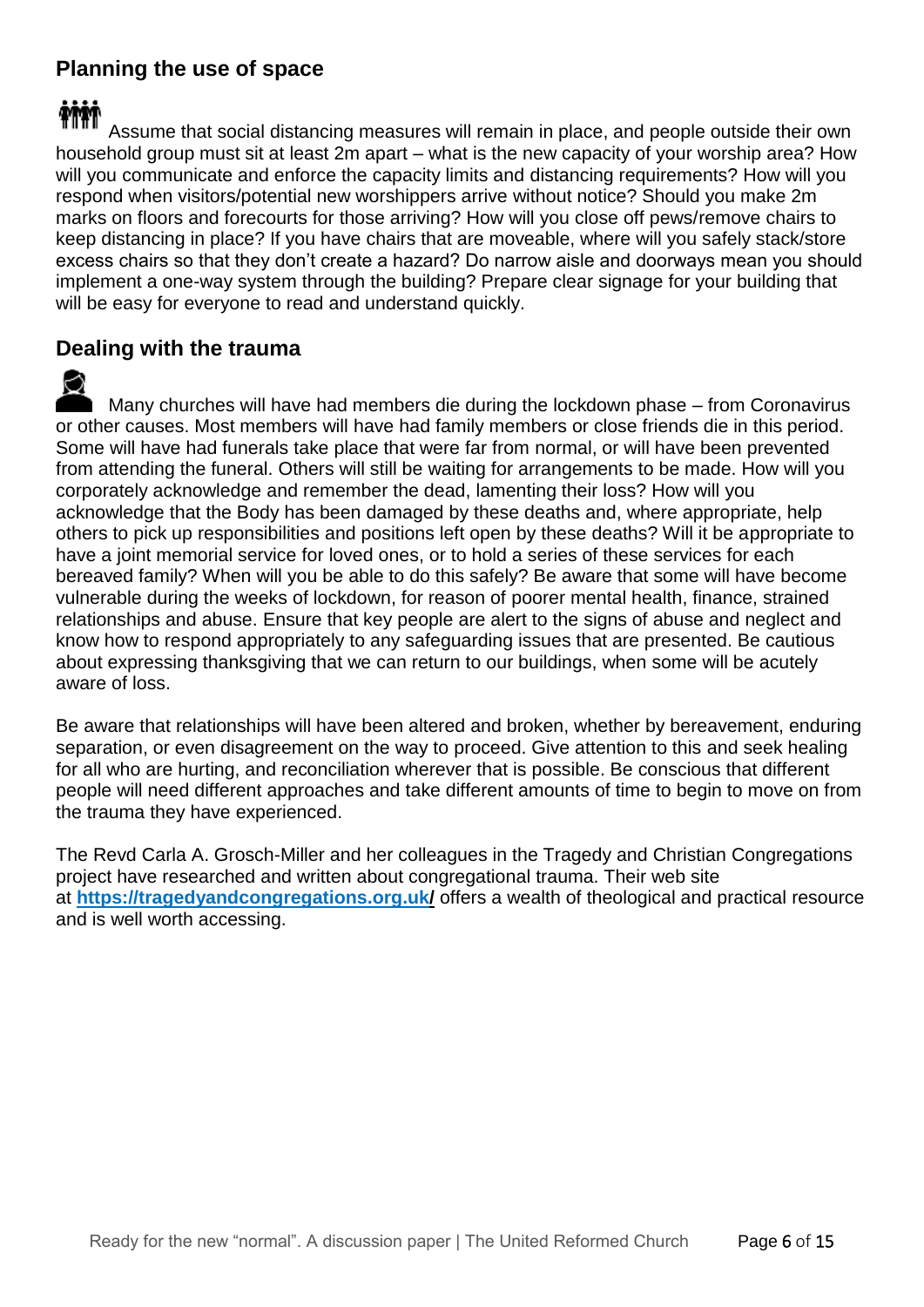#### **PHASE 2: START UP Preparing the buildings for resumption**

**Thin**<br>TILTI This section is primarily for individuals concerned with managing church buildings, **but the whole Elders Meeting will need to be aware of the contents and help with planning appropriate action.**

#### **Physical security check**

Take a walk around the building and make sure that it all still looks secure. If there is evidence of a break-in, exercise caution and consider whether the police should be called. In any case, notify your insurance company and Trust Officer.

#### **Risk assessment**

Once you are happy to go back into the buildings, walk through each room in turn looking for any hazards. This should be a part of your regular monitoring of the building anyway, but this is an ideal time to take stock. Record anything of concern and what steps you take to mitigate or remove the risk. Is everything in good order? Is there unnecessary clutter which might prove an obstacle during emergency evacuation or present a fire hazard? Do the electrics look to be in good order (no broken plug sockets/switches, etc.)? Are the doors and windows sound? Is there evidence of a failing roof/water ingress? Is any emergency lighting working properly? What do you need to do next to resolve any issues found?

#### **Legionella**

If your water supply has not been drained down during the lockdown, you will need to make sure that every tap is run for a minimum of 20 minutes. Instant hot water systems need to be set to 60oC to kill off the legionella bacterium. Fuller advice is available from the Synod office.

#### **Cleaning routines**

If nobody has been accessing your building for some weeks then the virus will not have survived on any hard surfaces. Even if it has only been visited for security or a single person livestreaming worship, clean every surface that might have been touched within the last week. Remember pews/chairs, tables, microphones, pulpit/lectern, door handles, etc. This is also an ideal time to clean children's toys, books, and shelves that they can reach – regardless of any worries about coronavirus we have a responsibility to maintain a safe and healthy environment. Don't assume your usual anti-bacterial cleaners will be effective unless they have also been tested on viruses. Soap and water are still the best defence against the fatty layer around the virus. Cleaning as you go/immediately after use is far more effective than a weekly (or less often) deep clean.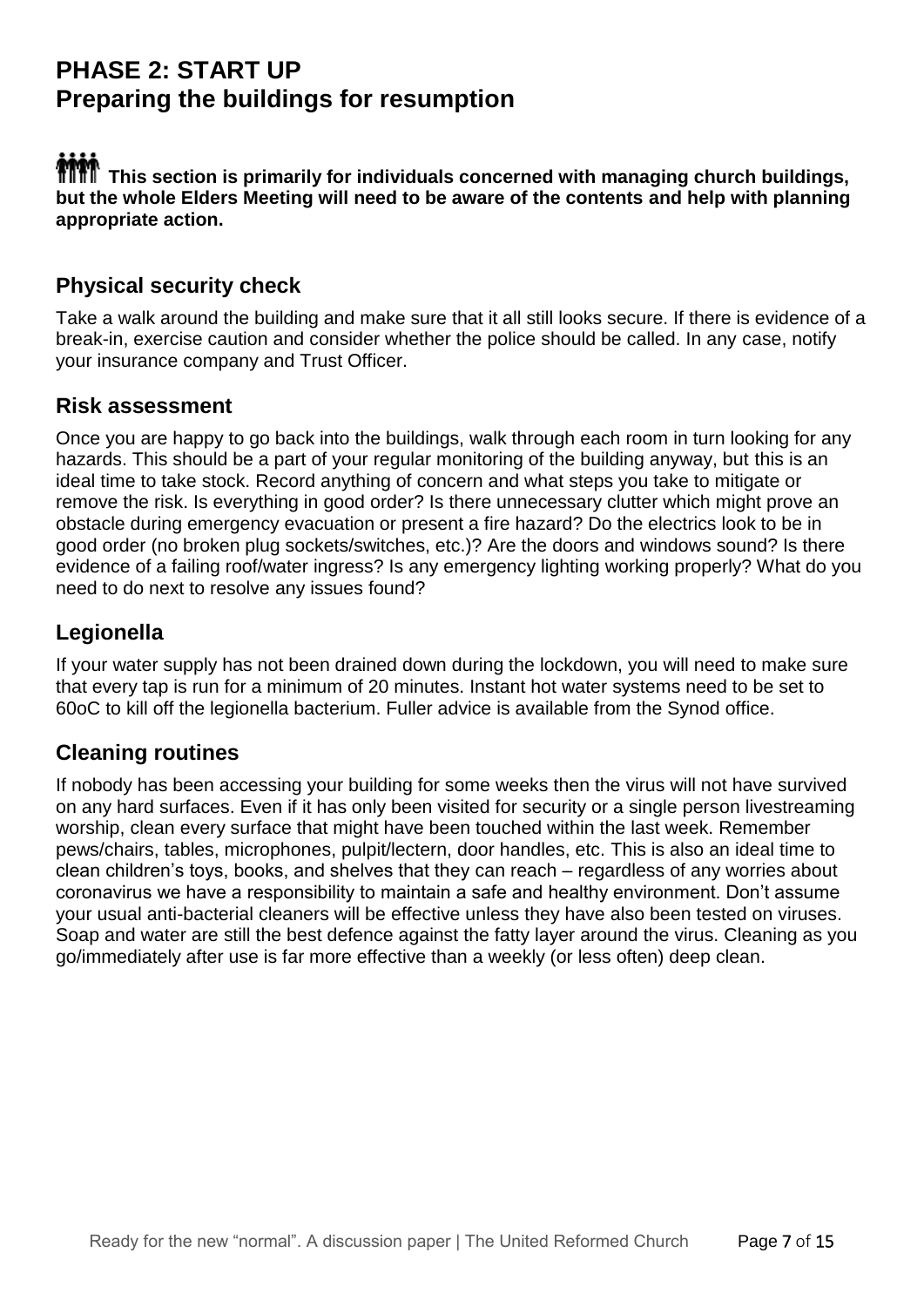#### **PHASE 3: DURING SOCIAL DISTANCING Using our buildings safely**

#### **Worship in the premises**

Assume that social distancing measures will need to be in place for many months beyond the end of the lockdown period. Do you need to think about moving chairs further apart so that only household groups sit together, or closing off some pews to enforce distancing? Don't stack surplus chairs in an unsafe manner, or in places that will cause evacuation obstacles. Be ready for the "that's my seat" protests, but don't accept them! We have a responsibility to our members and wider society to continue to do our part in minimising virus spread, and that will mean ongoing inconvenience for us all.

#### **Planning for public worship**

Consider who will be available to take part and lead worship, and who will be available to form the congregation. Is resuming physically-gathered public safe and viable yet? Do not be afraid to say, "this is not yet the right time to resume." Leadership means taking the right decisions, even when they are difficult. *If* it is safe and practical to resume public worship in the church building ensure that practical arrangements for social distancing are in place. Consider your order of service. There is some scientific evidence that the deeper breathing associated with singing can project water droplets, and thus coronavirus, far beyond the 2m required for social distancing. It is possible therefore that communal hymn singing will still be restricted long after churches may resume their meetings for worship. Do not act against official guidance and restrictions. Have you got the means to play music as an aid to reflection (rather than singing)? Will you offer purely a service of Word and prayer? Will it be "Quaker-style," meeting largely in silence? For some, not being able to sing hymns will be as or even more unsettling as not meeting at all for worship – be aware of this dynamic, and also the change in "feel" that sitting so far apart will create. Would your church, in fact, be better continuing to use alternative means of worshipping for a longer period – distributed printed material, online worship or the services broadcast on television and radio?

#### **Before and after worship**

For the foreseeable future, assume that a friendly handshake (much less a hug and/ or kiss!) is NOT appropriate as you welcome people to worship and other activities. Make sure your welcomers/stewards know this and follow good practice. How will you handle tea and coffee after worship? Should it be resumed immediately? Think about physical distancing and the hygiene of cups, spoons, biscuits, etc. Handing someone a cup risks transferring viruses (remember you can be infected or carry coronavirus without necessarily showing symptoms). Similarly, collecting cups after use and washing them – can you issue gloves (disposable or "marigolds") for washing up? Don't put biscuits on a plate for a succession of fingers to touch, and definitely don't put them back into a tin for next week! Think about how you will wipe down tables and serving surfaces after use.

#### **Sacraments**

**For Communion**, think about how the elements will be distributed to prevent crosscontamination, and how the elements will be served maintaining a suitable distance between the person serving and the person receiving. Will you be able to safely resume Communion services, and if not, how will you help people to deal with that emotionally and spiritually? Assume that the Common Cup is not appropriate; neither is passing a plate and tray of glasses from hand to hand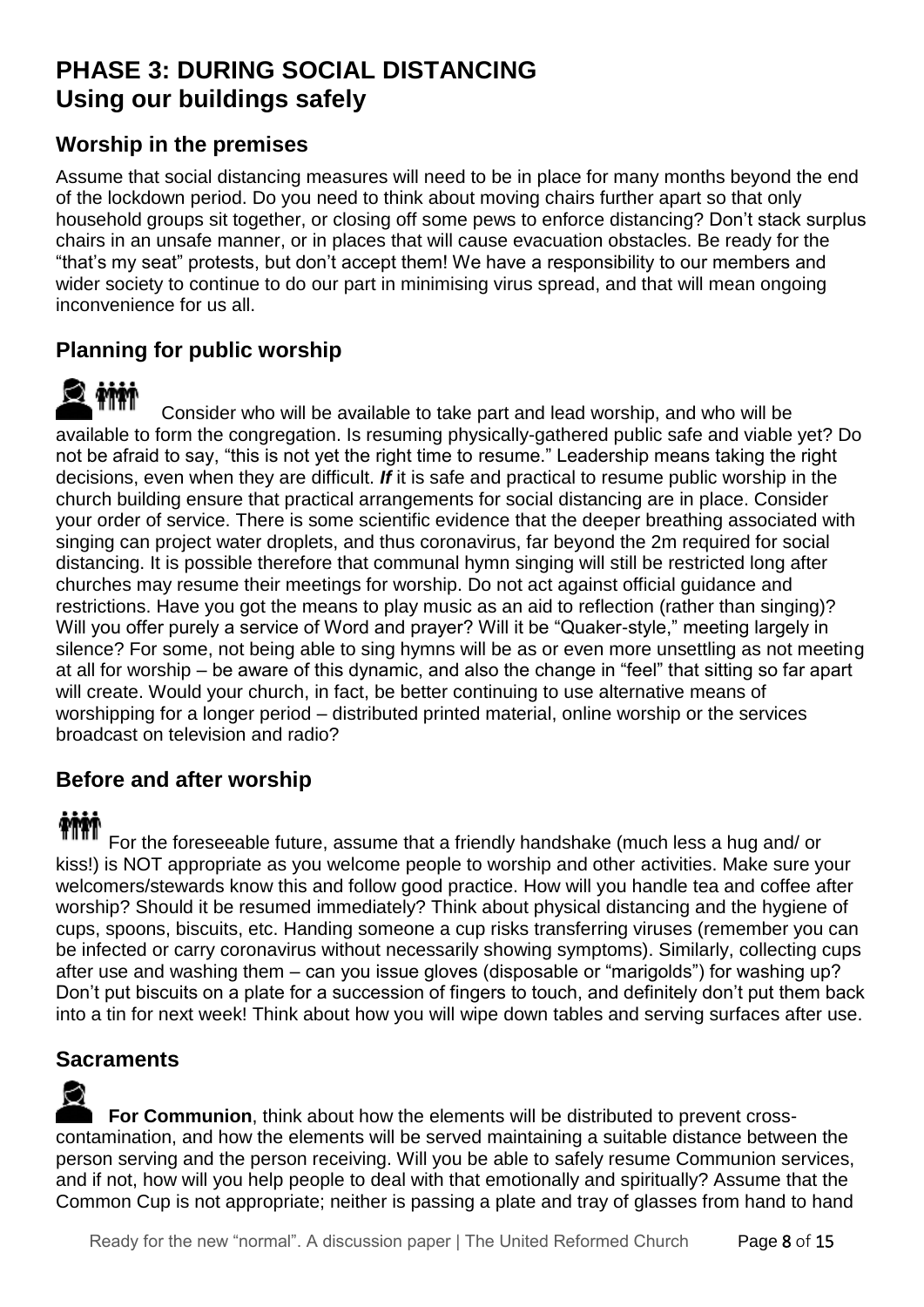with everyone serving themselves or their neighbour. Ensure that the President and serving Elders wash/sanitise their hands before distribution. Ensure that the vessels and cloths are properly cleaned with soap and water after use. For churches that practice communicants coming forwards to receive the elements, how will you remind them to practice social distancing as they are waiting in line and as they are served?

**For Baptism** (infant or believers) the same water must not be used for successive candidates. Think about how you will keep the baptismal candidate and those not in their immediate household at an appropriate distance from you and from each other.

#### **Taking the offering**

### **TIM**

Passing the plate along rows must not be your practice for the foreseeable future. Encourage bank standing orders/transfers. Consider a basket at the back of church for people to leave their gifts as they enter (but be mindful of security.) Consider investing in a contactless machine for giving by card. Anyone handling cash should wear gloves for counting and banking. Remember to include those gifts offered through bank transfers in the prayer of dedication.

#### **Junior Church vs All-age/Intergenerational**

For churches blessed with children amongst their number, don't assume that your leaders/workers will be ready to resume their previous activities. How will you protect both child and adult from transmitting the virus? Is the room large enough to allow appropriate distancing? Are the children of an age where they won't need to be in close contact with leaders? Would it be better to offer good quality all-age/ intergenerational worship instead of "sending children out"?

### **Resuming lettings and church activities**

#### **Church activities in the church building**

Follow all of the same advice as for public worship re greeting, social activities, cleaning, etc. Consider if the rooms you normally use for midweek meetings (prayer, Bible study, fellowship groups, children's' activities, cafes, lunch clubs, etc.) are of sufficient size to accommodate group sizes – might you need to move to a different room, limit numbers, or split into more than one group? How will you communicate this? Do you need to safely recruit new group leaders (remembering your safeguarding policy)? How soon can you restart groups that include people vulnerable by age and health condition? If you are increasing the number of groups, do you need additional support with cleaning, caretaking/furniture arrangement?

## **Re-opening to other congregations hosted in the building**

 $\mathbf H$  How will you agree with hosted congregations their responsibilities to maintain appropriate good practice on distancing, cleaning routines, etc.? Will times of their services need to be altered to allow for cleaning between worship services/other lettings? Whilst we will want to offer good hospitality, this is an opportunity to address any areas of tension that existed with the hosted congregation.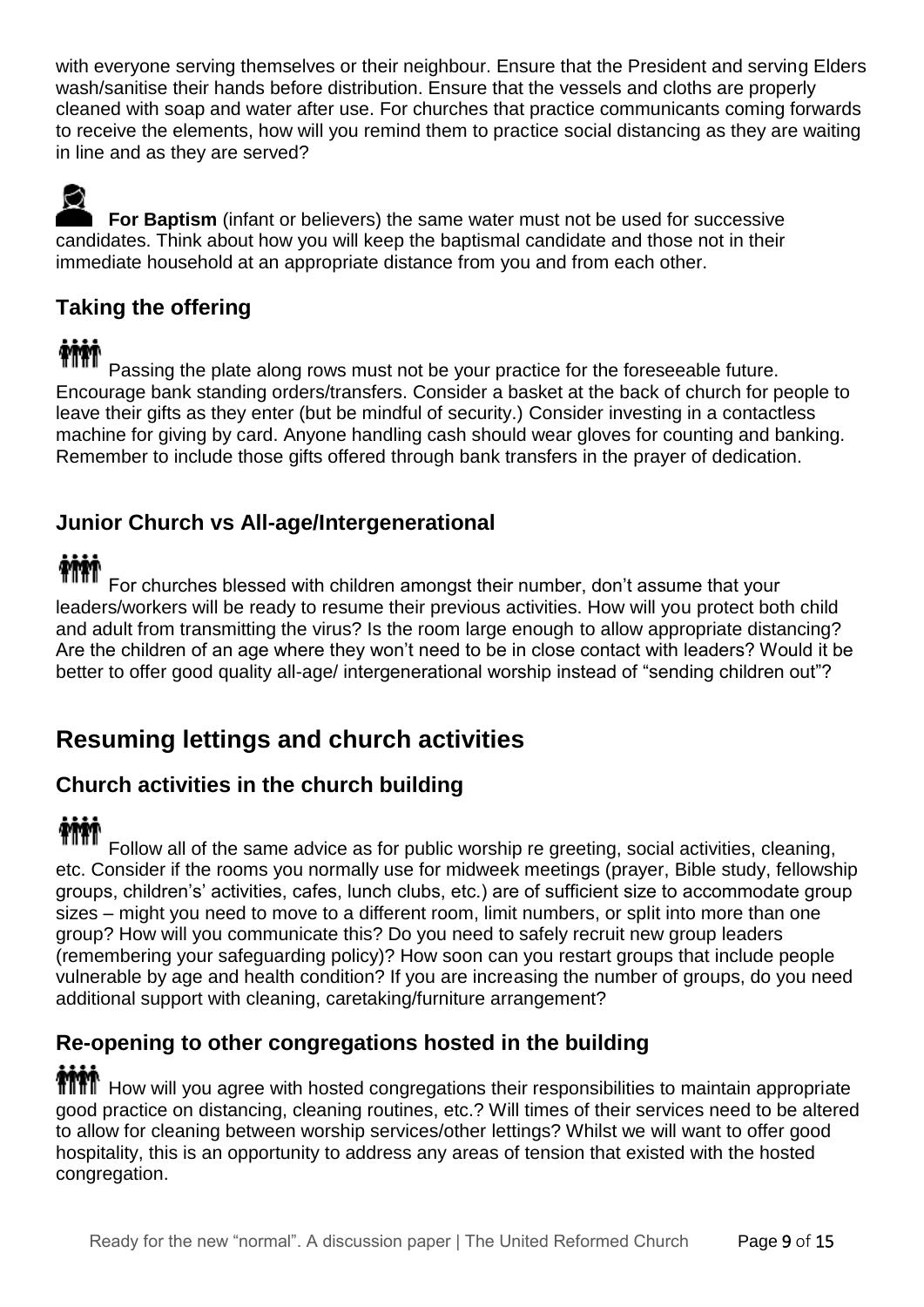#### **Resuming external lettings**

### TIM

Many of the same questions as above apply – is the room adequate, can you safely accommodate the numbers required, are there any additional cleaning and caretaking requirements? Church buildings are primarily for the work of building the Kingdom of God, for delivering Christian mission. External lettings are allowable when the Church does not need the use of the space for church-related activities. Resumption from lockdown provides an excellent opportunity for Elders' meetings (and LEP equivalents) to re-evaluate priorities. What re-structuring of your budget is necessary to accommodate any reduced income from lettings? Or do you need to increase your letting fees to help to balance any lost bookings?

#### **Church meetings**

### **THE**

The Basis of Union requires the Church Meeting to meet "at least once per quarter" (Basis 2.(1)). However, the Charity Commission, and the URC, accept that during the pandemic members' meetings like this cannot take place. Follow guidance at the time of restrictions being lifted before confirming meeting dates. Consider how you will manage social distancing during the meeting. Consider how many of your members may still need to be shielded (those over 70, those with underlying health conditions, etc.) and so should not attend meetings, and use that to inform your decision whether or not it is safe to resume. Postpone non-urgent and controversial business, and make use of Elders' meetings to deal with urgent business, making a careful minute of why the Elders are considering matters that would normally be referred to Church Meeting.

#### **Finances**

Remember the Plan for Partnership requires that payment into the Ministry & Mission Fund is, "the first charge on local church's income" – it has a higher priority than any other expense a church will incur. (In the case of LEPs, we expect that your contribution to other denominational costs would be treated equally with M&M contributions – that is, equally, but without one denomination or another taking a higher priority: that is what it means to be in partnership.) Some of your members will be in considerably reduced financial circumstances and may not be able to resume giving at their previous level. Communicate the financial need to all members without putting any pressure on anyone, or making anyone feel guilty. Look at your budget – are there areas of expenditure that can be reduced or delayed without causing bigger problems further down the line? Speak to Synod officers for advice – don't get into the position where choices are taken away because advice is not sought soon enough.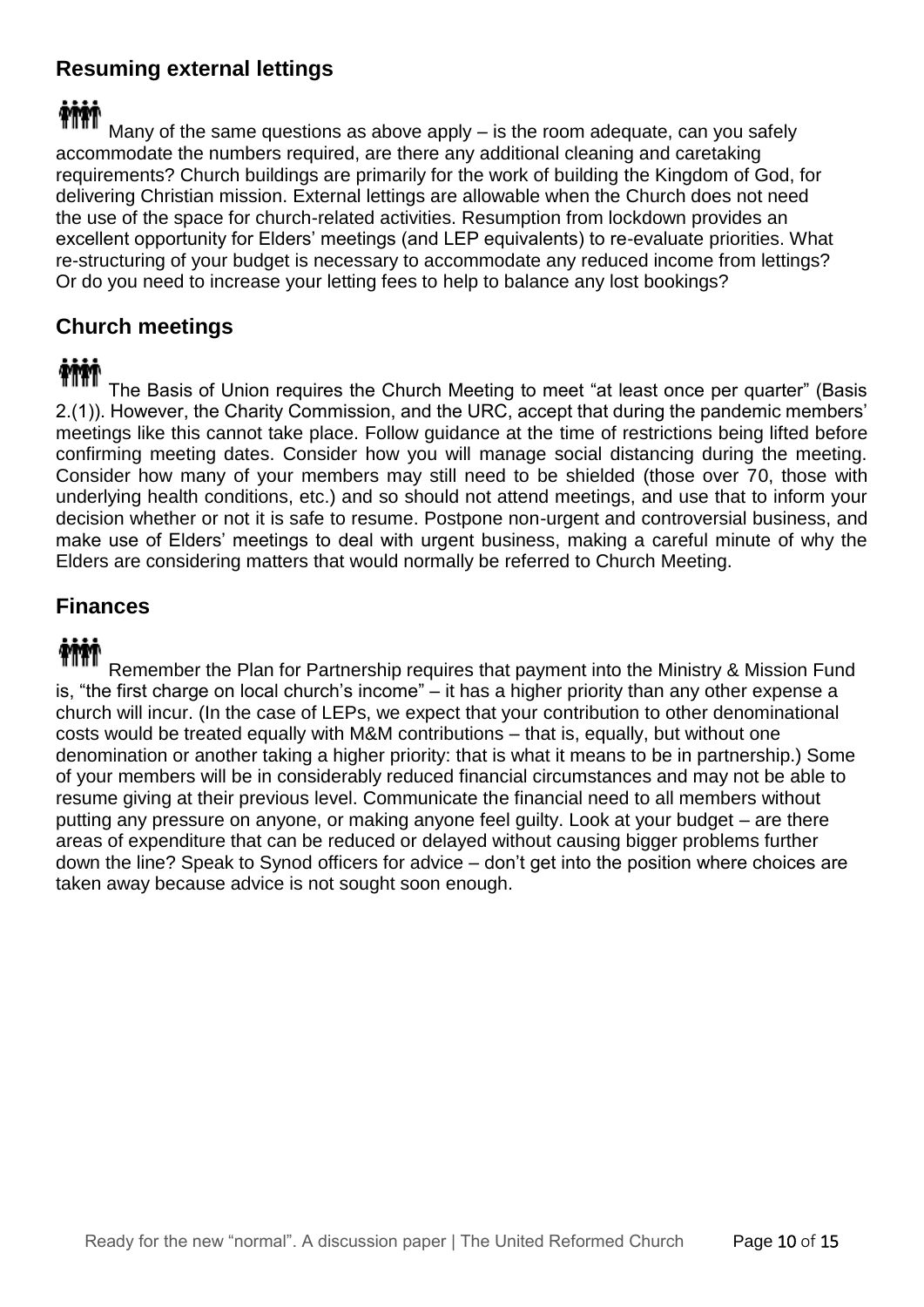## **PART 3**

### **What is the "New Normal" for your Church?**

#### **Do you still need a church building?**

**MMM INCO** INCO have missed being able to meet together for worship, fellowship and service. Undoubtedly, a number of our members will have missed meeting together in the church building. But we have survived outside the building, albeit because we had to and at the expense of suspending a number of activities. Yet before we fall back into routine and habit, take some time to explore whether you still need a church building – or at least a building of the size or in the location that you currently have one. Would there be a freedom from letting go of the current buildings and meeting in community space (or even, for smaller churches, in somebody's home)? Would being freed of the expense and complication of managing a building give new energy to engage in mission in the community? Would it just make the church a happier place? Would it mean that you could re-locate to somewhere that would make it easier to reach the people you want to reach? Is this the moment to ask the questions that seemed impossible before lockdown? This is a big decision that must not be rushed, but it might just be the right time to start a conversation on the subject amongst the Elders before bringing the Church Meeting into the conversation.

#### **What might worship look like?**

As noted in Part 2, nothing is yet known for certain, but it seems likely – and reasonable – that worship services will not look "normal" from the first Sunday after the lockdown phase ends. Prepare for the fact that a significant number of your congregation will still be vulnerable to serious illness if they become infected, and so should still be shielding themselves. A number of people that would normally be present and taking an active role may not be there. In response we can encourage, or press, others to take on those "jobs," or we can seek to be more creative.

Whether or not you have reduced numbers physically able to meet together, this will be a good time to think about your worship content. Prepare for the fact that communal singing may still be banned or restricted – how will that effect the "diet" of worship that will be offered?

We know that even before coronavirus, numbers attending worship were steadily falling in almost all of our churches. We don't assume that there was anything that you were doing that was putting people off, but might the opposite be true: if you do things differently, you might start to attract others who were not previously attending worship? Anecdotally, a number of Ministers have reported many people joining online worship services that would not or could not attend physically in the past. Might streaming our worship online be part of the "new normal"? The thought of buying and managing the technology might fill you with some trepidation. It is still better to do a few things and to do them well (see the Moderators' report to General Assembly 2018 for more on this).

We might need to identify which things we should give up permanently – or at least for another season – in order to create space, time and energy to do new things, or to do some of our old things differently. There is a suggestion that the style of online worship during lockdown, which is much more about the minister and others talking to camera, is a very different experience to simply streaming our "standard" services with viewers/participants at a distance from the "action". Might we then need to evolve two styles of service – one that might be recorded and then streamed (or distributed by other means such as DVDs or USB memory sticks), as well as the more recognisable worship offering? Many churches, pre-pandemic, had stopped their evening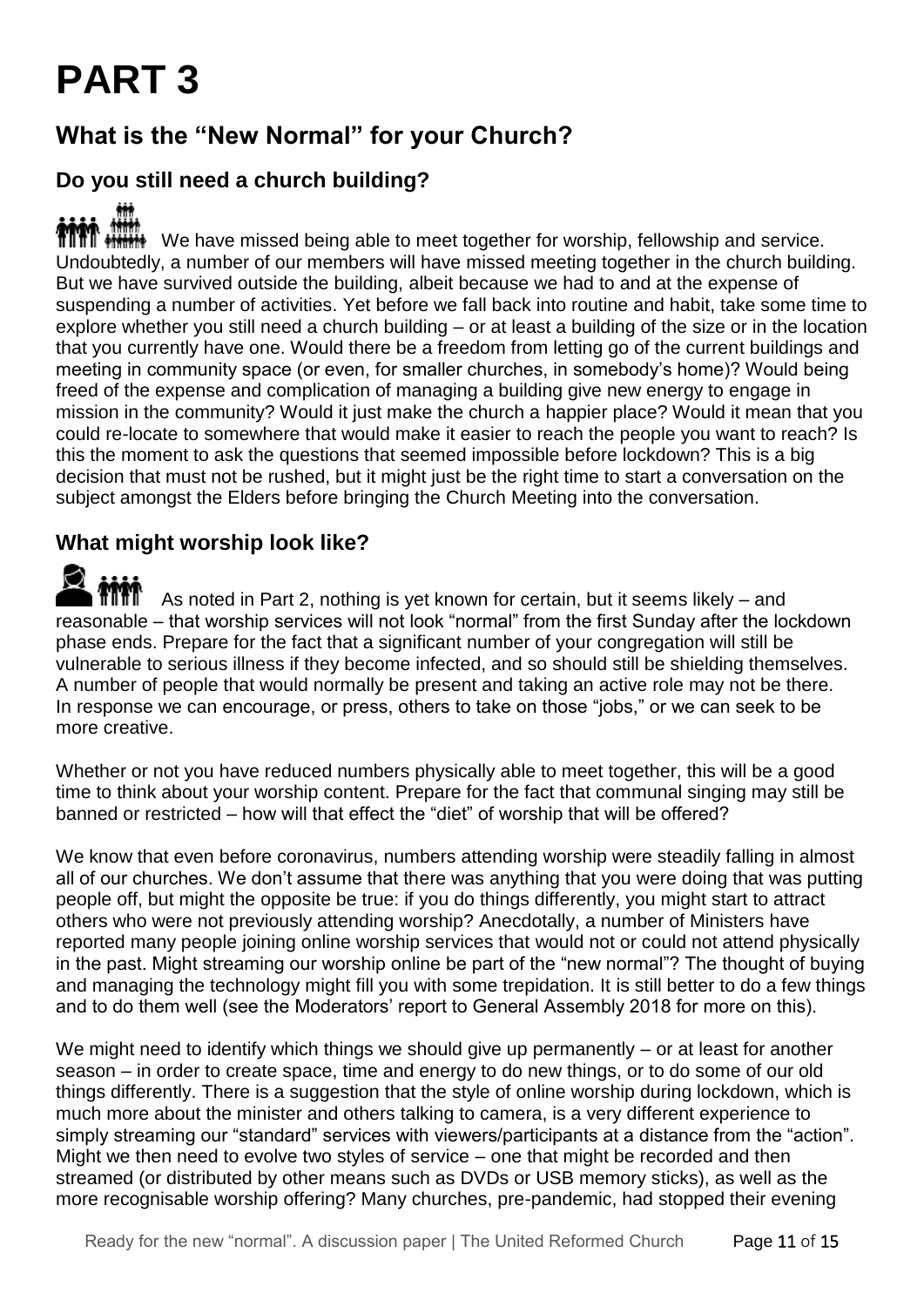service – might an online or recorded service come to take its place? Or should it be vice versa – if you are getting a larger congregation online, should your morning act of worship be that, and then physically gather in the afternoon or evening? Remember too that there is nothing that says our main act of worship must be on a Sunday (though many good reasons why this should also be retained as a day for worship.)

Be aware that Ministers and worship leaders will be expecting a significant number of memorial and thanksgiving services post-pandemic, as the restrictions placed on funerals meant that many were unable to grieve well or fully. They will need a good deal of time to prepare these well and lead them for an extended period, especially if restrictions on numbers, distancing and singing remain in place. Do not immediately re-fill diaries with the "same old" – keep plenty of time available for this vital aspect of ministry.

Many churches have climbed a steep learning curve on using technology in worship, both from the "provider's" point of view and that of the participant. It would seem a shame to lose that newly gained ground. So how will your church continue in this rich vein? If we are now able to record (video or audio-only) our services, how will we share them? Some are using established hosting platforms (Church Online, YouTube, Facebook); some have provided some degree of interaction in online worship, for example through Zoom; some are putting recordings on their own web site or sharing them as podcasts. Others are sharing audio-recordings on USB memory sticks (which seems to be the normal distribution method for Talking Newspapers now). Others still are emailing transcripts of devotional material, or hand-delivering or posting printed matter to those who cannot access more technical routes. As they put in the extra effort to do this, more people are being included in our corporate devotional life – those who were "shut-ins" but still part of our established fellowships and those who are being reached for the first time. We are two decades into the 21st Century, and surely it is time for our devotional life to start to catch up, without losing the richness of our heritage?

#### **Community Engagement**

**HOW HOW ARE THE REST FIRTM** How did the restrictions affect your engagement with the community around us? What was the story for your buildings and was there a different story for the engagement of members with neighbours and those in need? What have you learned about the way you connect with people who didn't come to your building or activities before the pandemic? What have you learned about the needs of those around your buildings or where you live? What can you do differently to express more fully God's love in word and action?

#### **Pastoral Care**

One of the beneficial aspects of the lockdown was that intentional pastoral care increased almost everywhere. People were regularly in touch with others to ask how they were, whether or not they were doing so "officially" as Elders holding a pastoral care list. The situation we found ourselves thrust into meant that Ministers and others found they had time as well as the incentive to prioritise pastoral care. This begs two vital questions: firstly, how can we stop filling our diaries with the same old things to leave space for high quality continuing pastoral care? Secondly, how can we maintain momentum so that pastoral care properly belongs to the whole Body of Christ, not only to those who occupy certain offices?

There is no suggestion that we were doing the wrong things pre-pandemic, and certainly not that anyone was either under-working or shirking responsibility. Rather, as we start to plan for our "new normal", the challenge is to identify things that we have recently stopped doing so that we can engage in pastoral care at (or even above) the lockdown levels. This might be done through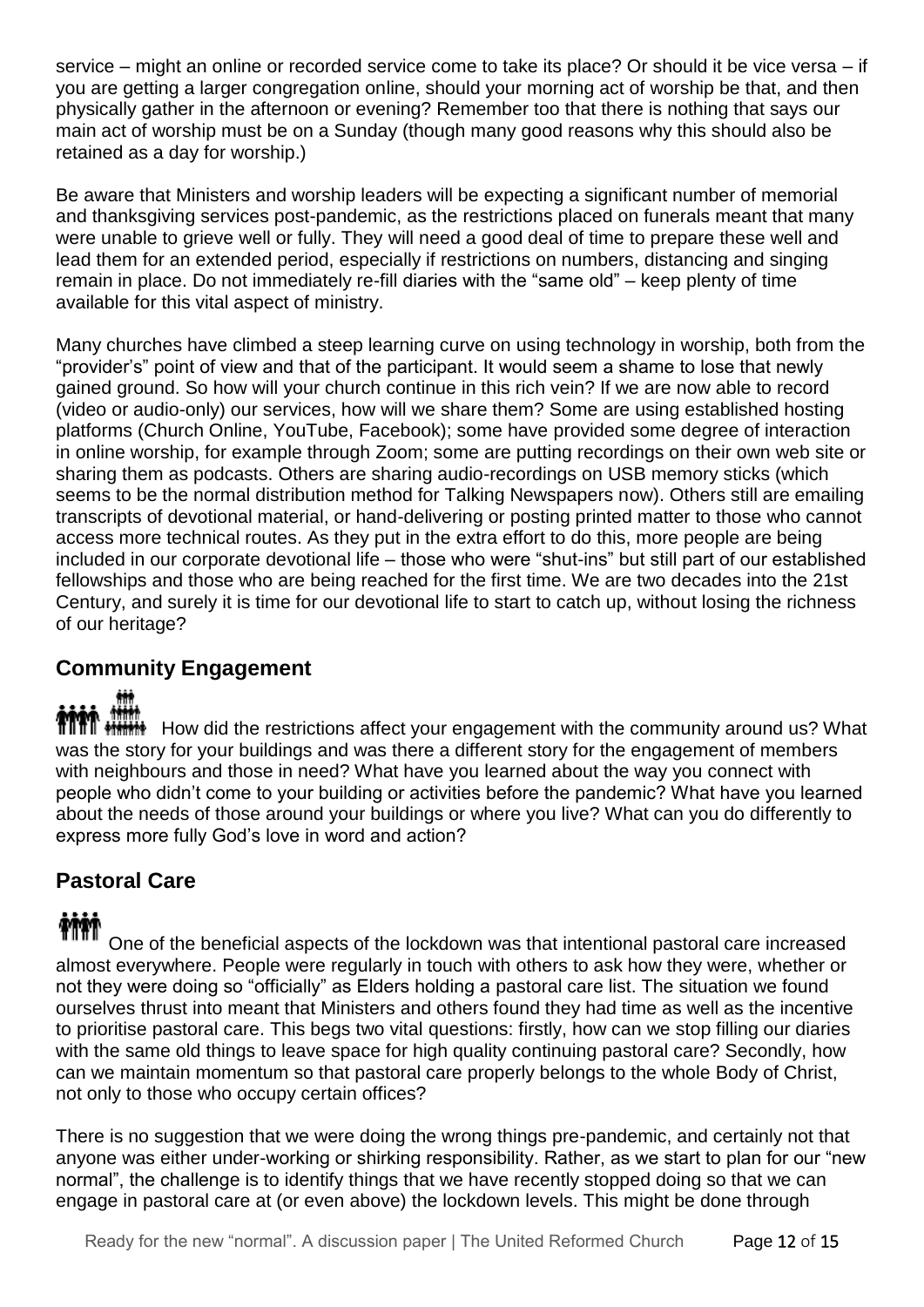simply not re-starting some of the tasks that took so much time previously, or it might be through finding others to share the burden of those activities that are resuming, and also to share in the ministry of pastoral care.

If (as in many places) pastoral care previously, "didn't count unless it was the Minister," is there now a greater openness to receiving care from a variety of others? How will you communicate to the church that pastoral care matters but that it is a whole-Body responsibility? Should this be for the Minister's pastoral letter in a monthly magazine, through a more personal letter, through teaching and preaching in church, or (almost certainly) a mixture of this and other means? What matters now is how to re-shape our churches, to re-set expectations, and to live in the way that we intend to live, all in a sustainable manner. What we don't need (with very few exceptions) is Ministers working harder: most do too much and more than they ought. We need a balance in our ministries that will last beyond a few weeks or months of post-pandemic recovery.

#### **Meetings**

Another positive outcome of the lockdown has been the improvements in our environment as traffic has reduced dramatically. With hindsight, will we see this just as a blip – an interruption to business as normal that we are longing to get past? Or might we find ways to tread more lightly on God's earth? Zoom and other video-conferencing platforms surely cannot replace face-to-face meetings forever. The non-verbal clues are often missing and the free-flow exchange of ideas is more difficult in online encounters. As so many have learned how to meet online, though, we should be looking for opportunities to avoid the greenhouse gas emissions and congestion of physical travel, as well as the costliness in time. In terms of good governance, if we want to use video conferencing in the councils of our church then we must ensure that all participants can see and hear each other. The challenge of holding a Church Meeting by Zoom, for example, is therefore immediately obvious. But it may be possible to use technology to facilitate Elders' meetings in some places, or committee and task groups. If a number of people are able to physically gather and some participants join the meeting, we can still make a measurable difference to our collective carbon footprint.

Alongside returning to physical meetings, there will be some conversations that can properly and helpfully take place through other means – phone calls and email, for instance, rather than returning to crowded agenda for our meetings. We need to be clear about how we will take decisions and about agreeing schemes of delegated authority – **and record what we agree** – but much business that doesn't require decision-making can easily move to a different forum for discussion, reporting progress back to the councils of the church as necessary.

#### **Managing external users**

### **TIME**

Many churches rely heavily on lettings income to balance their budget (or at least reduce their annual deficit!) Buildings held under the United Reformed Church Acts can use spare capacity in their buildings to let to outside organisations and individuals. However, we must remember that however community-focussed your church is, we are NOT in the "village hall business" – we do not keep church buildings simply to provide space for external organisations, however much we have come to rely on lettings income. Our buildings are places for the Church to gather for worship and discipleship and as tools for mission. It is NOT Christian mission to let space to a slimming club or animal charity jumble sale with no interaction other than collecting the "rent"; it MAY be mission if there is some value added by the church through Christian hospitality (thus showing love in action other than through being "landlord"), through befriending group leaders and members, or genuinely being in partnership with the letting organisation in serving the neighbourhood.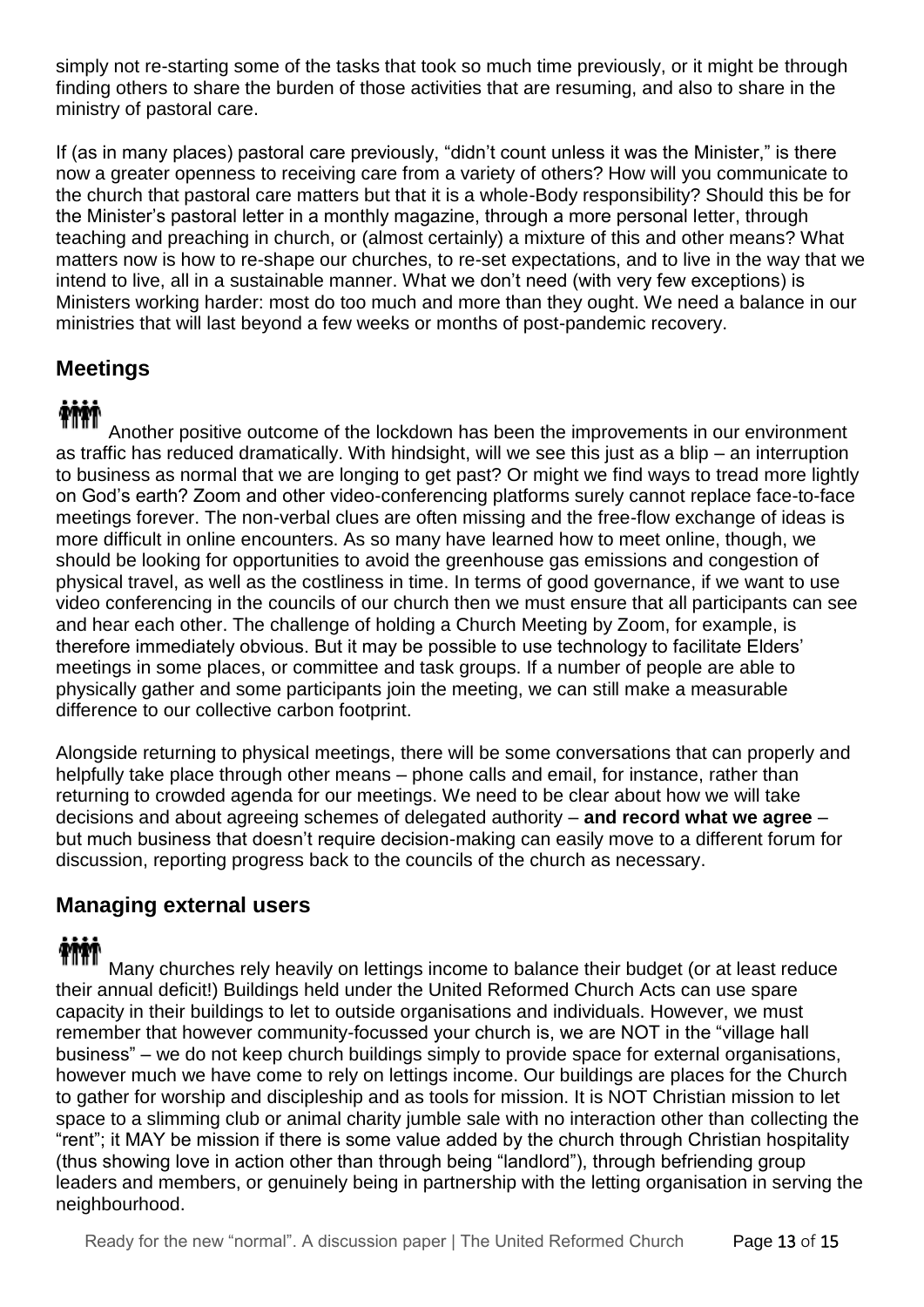Where does the balance lie for your church? Does this re-set/resumption moment provide an opportunity to do things differently and intentionally make your lettings about mission? We know that many user groups have been invited to church events and ignored or declined the invitation in the past. We cannot assume that the old order applies any longer. We can find ways to do things differently. It obviously takes a regular commitment for a church member to open doors to let tenants in, but it does provide better security rather than issuing keys to outside bodies, as well as giving opportunities to strengthen relationships, develop communication and build community. If that isn't the right way forwards for your church, is there something you can do to improve the welcome that user groups experience, rather than cold rooms and a set of colder notices about stacking chairs, turning lights off and leaving the room clean?

How will you support and value the groups coming into your building, rather than simply collecting money from them? You might even have church members that would like to join the user groups for exercise, education or friendship – when was the last time that was discussed in your church meeting or notice sheet?

Recognising the financial dependence on letting income, are there user groups that have been problematic and for whom this provides an opportunity to end or re-negotiate their use? Have you got an up-to-date written agreement, with clear terms and conditions of use for every user group? Do not simply re-admit all previous users into the building without checking with the Synod Office for an appropriate standardised form of agreement that give the local church and the trustees of the building an appropriate level of protection. Are there issues of physical security and safeguarding that need to be reviewed and updated? Do the user groups carry their own public liability as they should? Do they operate their own health and safety policy, or are they aware of, and compliant with, the church's policies? Our new normal must be built around doing things well. That does not mean that we submerge ourselves in an avalanche of bureaucracy. It does mean that we do all things to the glory of God, and that means cutting corners must not be part of our new way of working.

#### **Conclusion**

We would be most unwise to look to get back to "how we always do things." This is, we pray, a once-in-a-lifetime chance to do things better. Some things, like meeting together, we will be glad to do after the Covid-19 lockdown is lifted, but let us be wise as to when and how and for what purposes we start to meet together again.

There are some things that we should be glad that we don't have to start again, or at least start them again the way that we used to do things – things that, "we've always done this way," when nobody really remembers or understands why. The particular areas for which this applies will depend on your local context and according to your local means.

#### **Getting on with this conversation and discernment should be a priority. If you rush back to the, "old ways," you could miss the single opportunity to find a new way of doing things.**

For other matters, more careful reflection and careful planning will be needed, but this is the right time to start the conversation, rather than unassumingly continuing as you were.

Your Synod officers will be glad to be involved in these discussions with you, and if it would help to seek external facilitators to help the discussion move forwards.